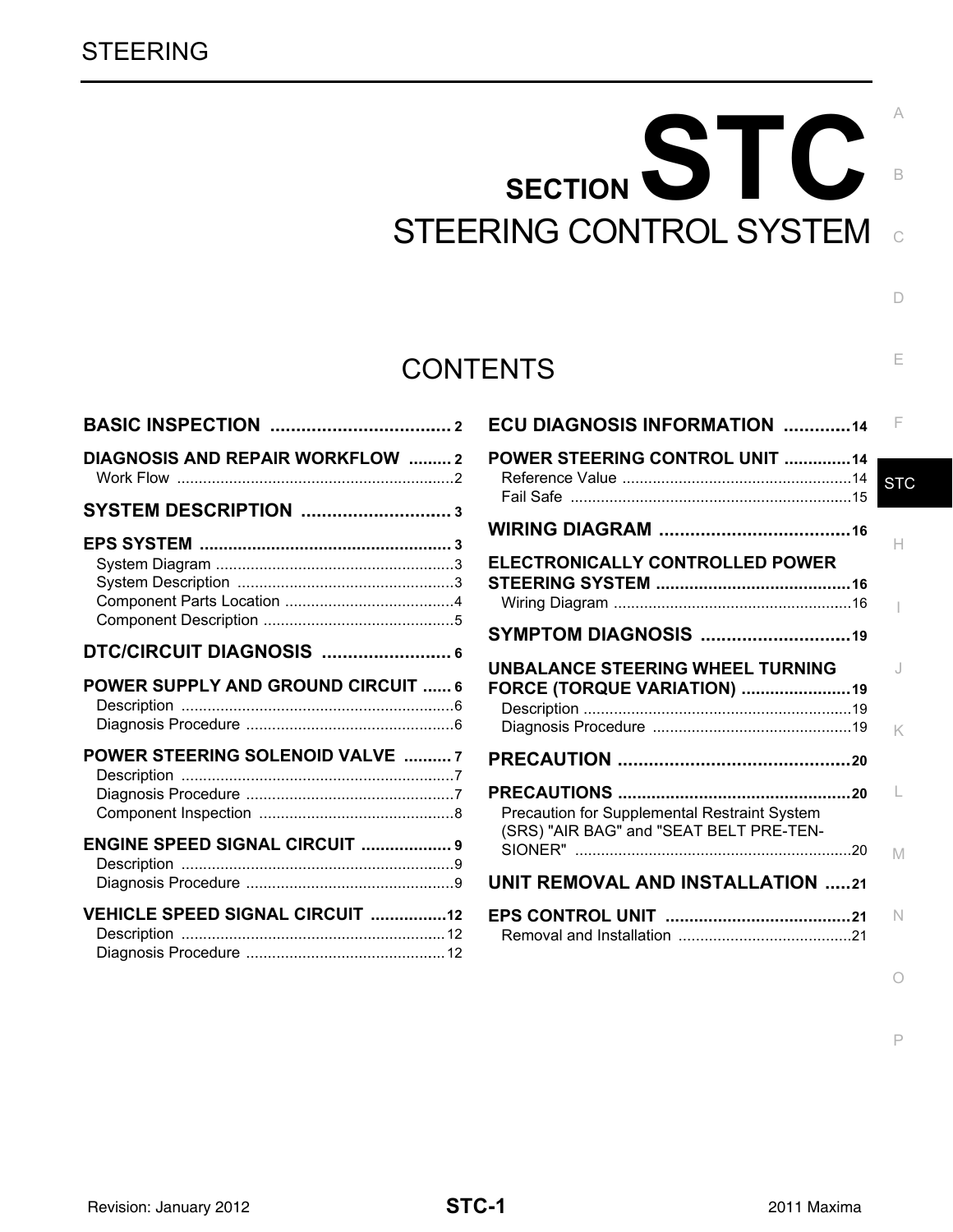< BASIC INSPECTION >

# <span id="page-1-1"></span><span id="page-1-0"></span>BASIC INSPECTION DIAGNOSIS AND REPAIR WORKFLOW

<span id="page-1-2"></span>Work Flow *INFOID:0000000006236492*

DETAILED FLOW

1.COLLECT THE INFORMATION FROM THE CUSTOMER

It is also important to clarify customer complaints before inspection. First of all, reproduce symptoms, and understand them fully. Ask customer about his/her complaints carefully. In some cases, it will be necessary to check symptoms by driving vehicle with customer.

>> GO TO 2.

2. BASIC INSPECTION

1. Check the power steering fluid leakage and the power steering fluid level. Refer to **ST-12**, "Inspection".

- 2. Check the drive belt tension. Refer to **EM-14, "Checking Drive Belts"**.
- 3. Check the power steering gear for damages, cracks and oil leakage. Refer to **ST-12**, "Inspection".
- 4. Check the relief oil pressure. Refer to **ST-16**, "Inspection".

>> GO TO 3.

 $3.$ TROUBLE DIAGNOSIS FOR SYMPTOM

Perform the diagnosis by symptom. Refer to [STC-19, "Description".](#page-18-2)

>> GO TO 4.

4.FINAL CHECK

Check the input/output standard values for the power steering control unit.

Are the power steering control unit input/output values within standard ranges respectively?

 $YES$   $\gg$  Inspection End<br>NO  $\gg$  GO TO 2.

 $>$  GO TO 2.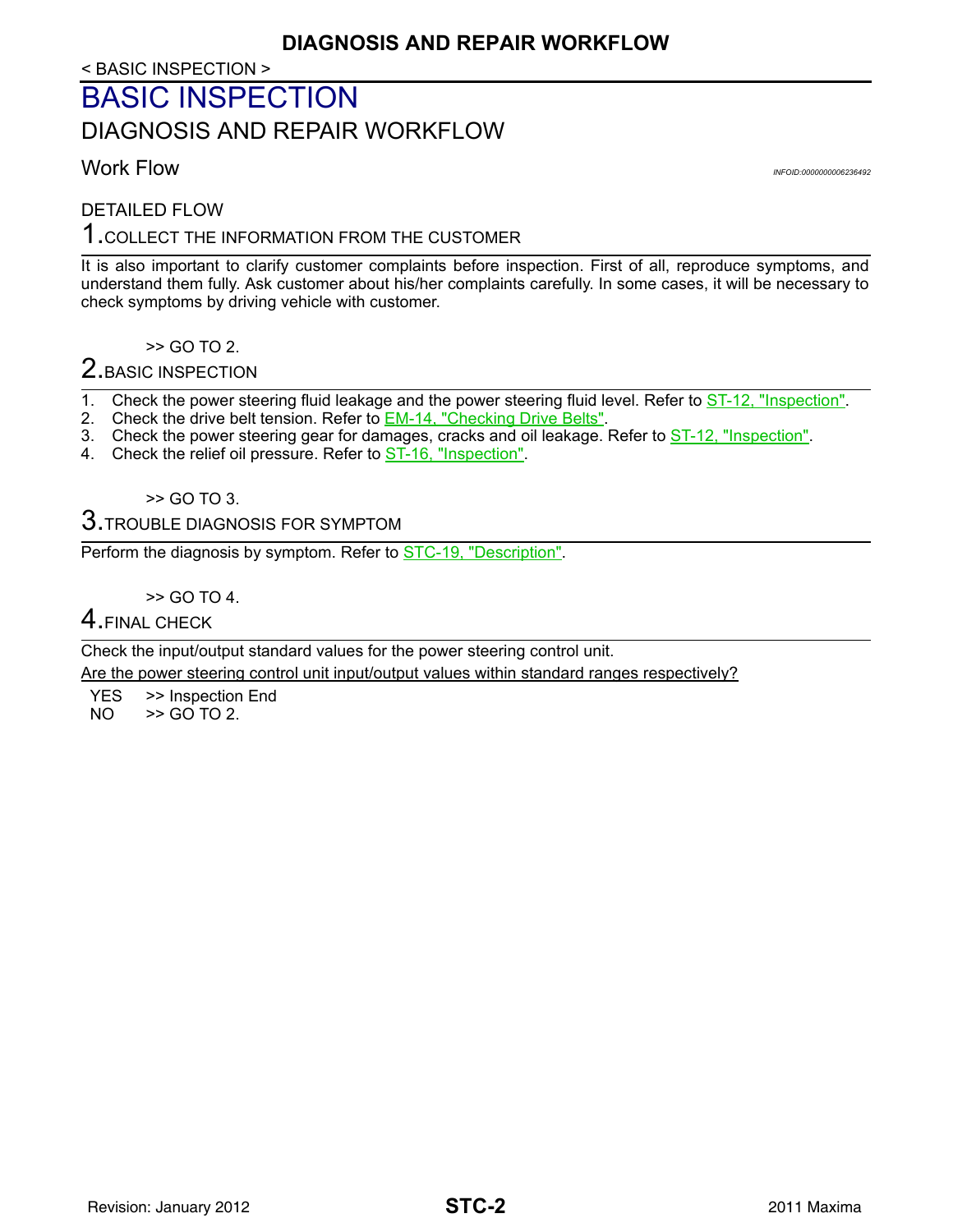## **EPS SYSTEM**

# <span id="page-2-0"></span>< SYSTEM DESCRIPTION > SYSTEM DESCRIPTION EPS SYSTEM

## <span id="page-2-2"></span><span id="page-2-1"></span>System Diagram *Integram* **Integral Control Control Control Control Control Control Control Control Control Control Control Control Control Control Control Control Control Control Control Control Control Control Control Co**

CONTROL DIAGRAM



# <span id="page-2-3"></span>System Description *INFOID:000000006236494*

- The EPS system controls the power steering solenoid valve through the power steering control unit.
- The valve driving voltage to control the power steering solenoid valve varies according to the vehicle speed.



#### OPERATION PRINCIPLE

During Parking (When Turning The Steering Wheel To The Right)



- 1. Power steering solenoid valve is closed while a vehicle is stopped.
- 2. Pinion "1R", "2R" and "3R" are closed depending on steering torque of steering wheel.
- 3. Oil pressure "P" in the gear housing assembly is the sum of oil pressures occurring in "2R" and "3R". This results in a light steering force because of high pressure.

During High-speed Operation

A

B

I

J

K

L

M

N

O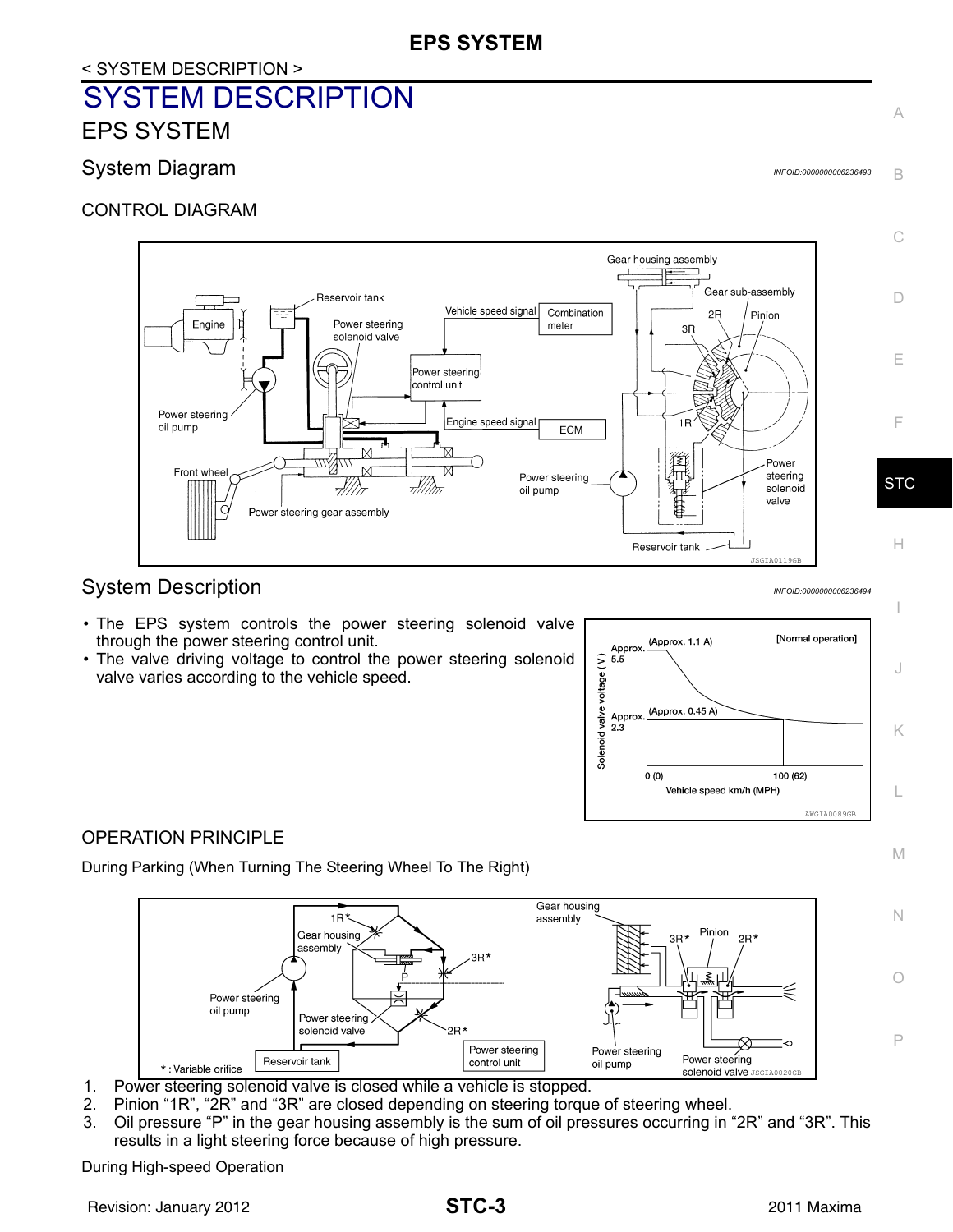# **EPS SYSTEM**



- 1. Power steering solenoid valve is opened during high-speed operation.
- 2. Pinion "1R", "2R" and "3R" are closed depending on steering torque of steering wheel.
- 3. Oil pressure "2R" does not occur because the power steering solenoid valve is on full throttle.
- 4. Oil pressure "P" in the gear housing assembly includes only oil pressure occurring in "3R" and results in a heavy steering force.

# <span id="page-3-0"></span>Component Parts Location *INFOID:0000000006236495*

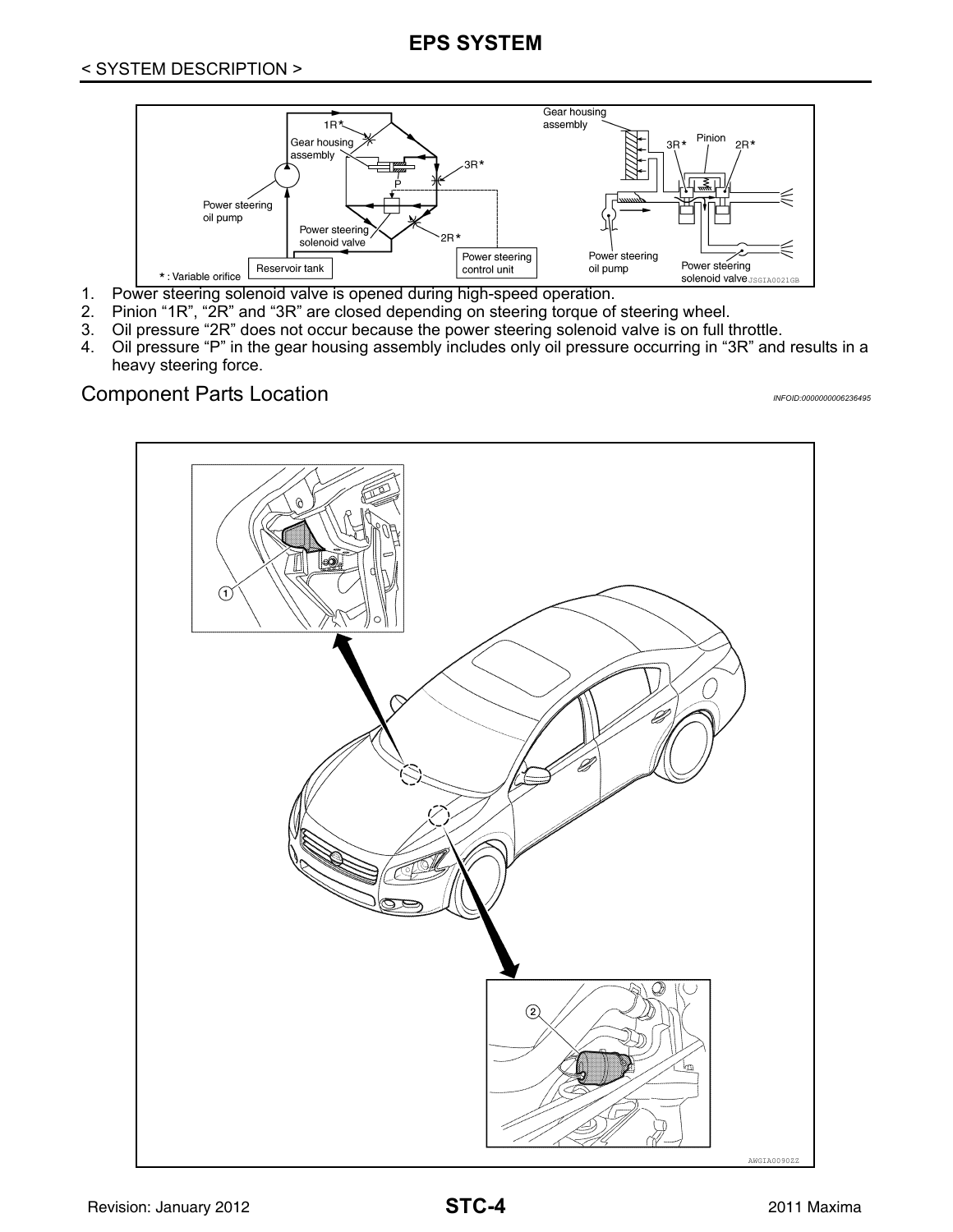# **EPS SYSTEM**

# < SYSTEM DESCRIPTION >

1. Power steering control unit M59 (view with glove box removed)

# <span id="page-4-0"></span>Component Description *INFOID:000000006236496*

2. Power steering solenoid valve E14

| Component parts               | <b>Function</b>                                                                                                                                                                                                                                                                                                                                                                                    |   |
|-------------------------------|----------------------------------------------------------------------------------------------------------------------------------------------------------------------------------------------------------------------------------------------------------------------------------------------------------------------------------------------------------------------------------------------------|---|
| Power steering control unit   | Signals from various sensors control the driving voltage to the power steering solenoid valve.<br>The power steering control unit controls the driving voltage to the power steering solenoid valve<br>for maintaining the power steering assist force when the fail-safe function is activated. (The en-<br>gine speed signals control EPS system if any vehicle speed signal error is detected.) |   |
| Combination meter             | Refer to STC-12, "Description"                                                                                                                                                                                                                                                                                                                                                                     |   |
| <b>ECM</b>                    | Refer to STC-9, "Description".                                                                                                                                                                                                                                                                                                                                                                     |   |
| Power steering solenoid valve | Refer to STC-7, "Description"                                                                                                                                                                                                                                                                                                                                                                      | F |

F

A

B

**STC** 

H

I

J

K

L

M

N

O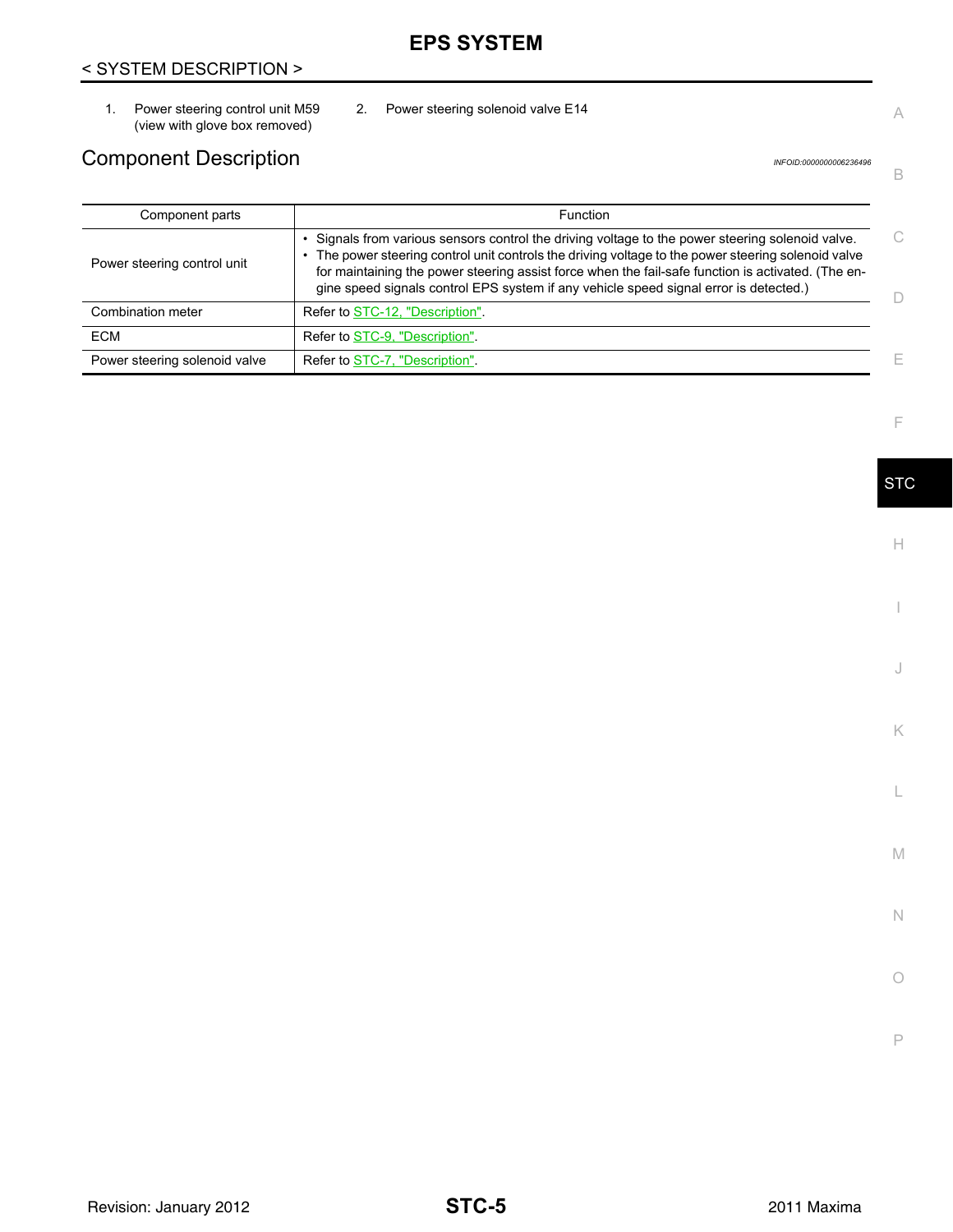#### < DTC/CIRCUIT DIAGNOSIS >

# <span id="page-5-1"></span><span id="page-5-0"></span>DTC/CIRCUIT DIAGNOSIS POWER SUPPLY AND GROUND CIRCUIT

# <span id="page-5-2"></span>Description *INFOID:0000000006236497*

EPS system functions by ignition power supply.

# <span id="page-5-3"></span>Diagnosis Procedure **Information** *INFOID:000000000236498*

Regarding Wiring Diagram information, refer to **STC-16**, "Wiring Diagram".

# 1.CHECK POWER SUPPLY

- 1. Turn the ignition switch OFF.
- 2. Disconnect power steering control unit connector.
- 3. Turn the ignition switch ON.
- 4. Check voltage between power steering control unit connector M59 terminal 3 and ground.

|           | Power steering control unit | Ground | Condition           | Voltage (Approx.) |
|-----------|-----------------------------|--------|---------------------|-------------------|
| Connector | Terminal                    |        |                     |                   |
| M59       |                             |        | Ignition switch ON  | Battery voltage   |
|           |                             |        | Ignition switch OFF | 0V                |



#### Is the inspection result normal?

 $YES$   $>>$  GO TO 2.<br>NO  $>>$  Repair ha



2. CHECK GROUND CIRCUIT

- 1. Turn the ignition switch OFF.
- 2. Check continuity between power steering control unit connector M59 terminal 6 and ground.

|           | Power steering control unit |        | Continuity |  |
|-----------|-----------------------------|--------|------------|--|
| Connector | Terminal                    | Ground |            |  |
| M59       |                             |        | Yes        |  |

Is the inspection result normal?

 $YES$   $>>$  GO TO 3.<br>NO  $>>$  Repair has

>> Repair harness or connectors.

3. CHECK TERMINALS AND HARNESS CONNECTORS

Check power steering control unit pin terminals for damage or loose connection with harness connector. Is the inspection result normal?

YES >> Inspection End

NO >> Repair or replace damaged parts.

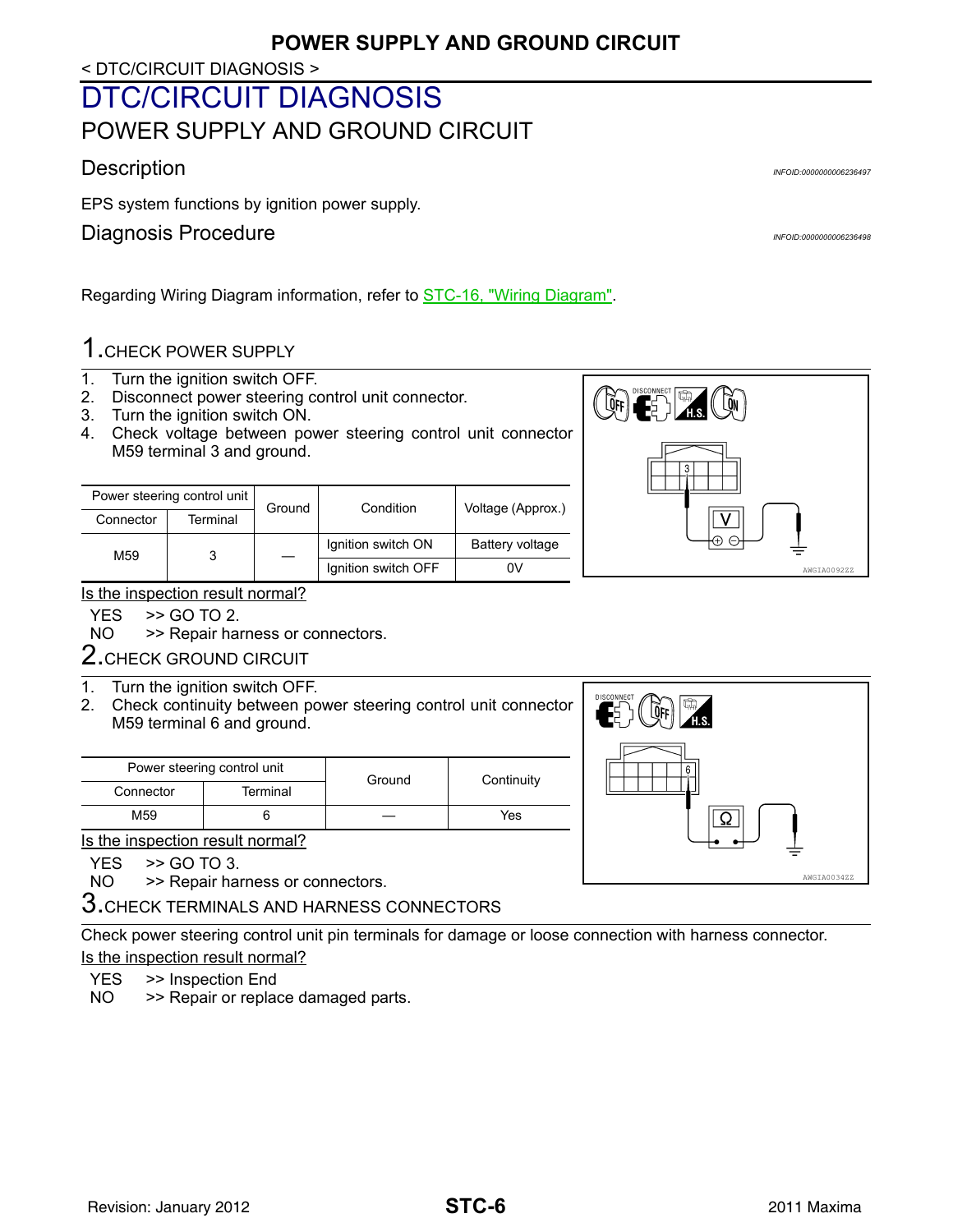# **POWER STEERING SOLENOID VALVE**

#### < DTC/CIRCUIT DIAGNOSIS >

# <span id="page-6-0"></span>POWER STEERING SOLENOID VALVE

### <span id="page-6-1"></span>Description *INFOID:0000000006236499*

<span id="page-6-2"></span>Power steering solenoid valve controls the power steering oil pressure in the gear housing assembly.

Regarding Wiring Diagram information, refer to **STC-16**, "Wiring Diagram".

# 1.CHECK POWER STEERING SOLENOID VALVE SIGNAL

- 1. Start engine.
- 2. Check voltage between power steering control unit connector M59 terminal 1 and ground.

| Power steering control unit |          | Ground | Condition                                               | Voltage       |
|-----------------------------|----------|--------|---------------------------------------------------------|---------------|
| Connector                   | Terminal |        |                                                         | (Approx.)     |
| M <sub>59</sub>             |          |        | Vehicle speed: 0 km/h (0<br>MPH)<br>(Engine is running) | $4.4 - 6.6$ V |
|                             |          |        | Vehicle speed: 100 km/h<br>(62 MPH)                     | $2.5 - 3.7 V$ |



#### Is the inspection result normal?

YES >> GO TO 2.

NO >> GO TO 4.

#### $2.$ CHECK POWER STEERING SOLENOID VALVE HARNESS FOR OPEN

#### 1. Turn ignition switch OFF.

- 2. Disconnect power steering solenoid valve connector.
- 3. Disconnect power steering control unit connector.
- 4. Check continuity between power steering solenoid valve connector E14 (A) terminals 1, 2 and power steering control unit connector M59 (B) terminal 1, 5.

| Power steering solenoid valve |          | Power steering control unit |          | Continuity |
|-------------------------------|----------|-----------------------------|----------|------------|
| Connector                     | Terminal | Connector                   | Terminal |            |
| E14(A)                        |          | M59(B)                      |          | Yes        |
|                               |          |                             | G        |            |

Is the inspection result normal?

YES >> GO TO 3.

NO >> Repair harness or connectors.

 $3.$ CHECK POWER STEERING SOLENOID VALVE HARNESS FOR SHORT

1. Check continuity between power steering solenoid valve connector E14 terminals 1, 2 and ground.

|                 | Power steering solenoid valve | Ground | Continuity |
|-----------------|-------------------------------|--------|------------|
| Connector       | Terminal                      |        |            |
| F <sub>14</sub> |                               | No     |            |
|                 |                               |        |            |



N

O

P



A

B

C

D

I

J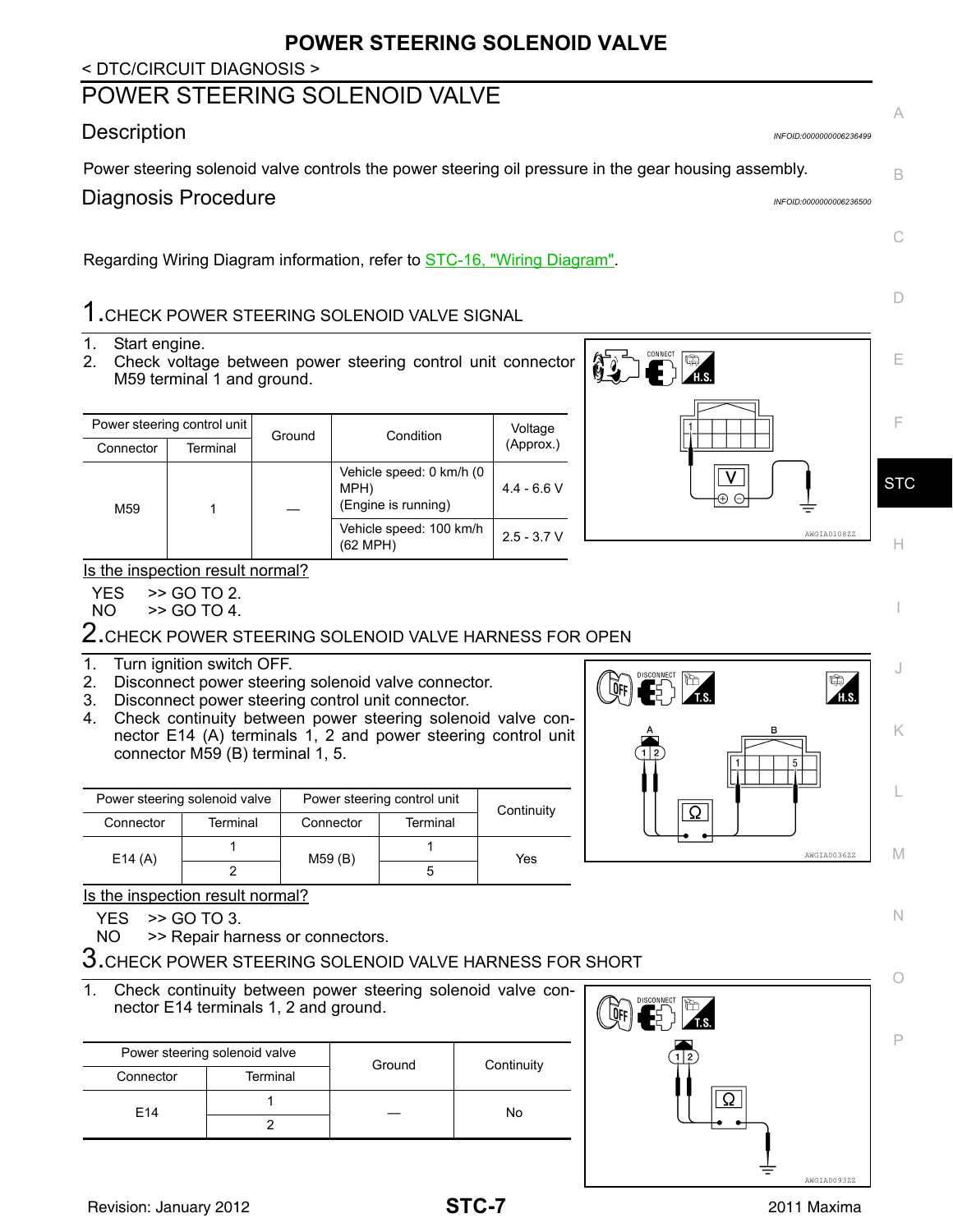# **POWER STEERING SOLENOID VALVE**

#### < DTC/CIRCUIT DIAGNOSIS >

#### 2. Turn ignition switch ON.

3. Check voltage between power steering solenoid valve connector E14 terminals 1, 2 and ground.

|                 | Power steering solenoid valve | Ground | Voltage (Approx.) |
|-----------------|-------------------------------|--------|-------------------|
| Connector       | Terminal                      |        |                   |
| F <sub>14</sub> |                               |        | 0V                |
|                 |                               |        |                   |

Is the inspection result normal?

 $YES$   $>>$  GO TO 4.

NO >> Repair harness or connectors.

4. CHECK POWER STEERING SOLENOID VALVE

Perform power steering solenoid valve component inspection. Refer to [STC-8, "Component Inspection"](#page-7-0). Is the inspection result normal?

 $YES \Rightarrow GOTO 5.$ 

NO  $\rightarrow$  > Replace power steering solenoid valve. Refer to  $ST-33$ , "Exploded View".

5.CHECK TERMINALS AND HARNESS CONNECTORS

1. Check power steering control unit pin terminals for damage or loose connection with harness connector.

2. Check power steering solenoid valve pin terminals for damage or loose connection with harness connector.

Is the inspection result normal?

- YES >> Inspection End
- NO >> Repair or replace damaged parts.

# <span id="page-7-0"></span>Component Inspection *INFOID:0000000006236501*

# 1.POWER STEERING SOLENOID VALVE RESISTANCE CHECK

- 1. Turn ignition switch OFF.
- 2. Disconnect power steering solenoid valve connector.
- 3. Check resistance between power steering solenoid valve terminals 1 and 2

| Power steering solenoid valve terminals | Resistance (Approx.) |
|-----------------------------------------|----------------------|
| 1 - 2                                   | 5 Q                  |

Is the inspection result normal?

YES >> GO TO 2.

NO  $\rightarrow$  > Replace power steering solenoid valve. Refer to  $ST-33$ , "Exploded View".

2. POWER STEERING SOLENOID VALVE OPERATION CHECK

Check power steering solenoid valve by listening for its operation sound while applying battery voltage to power steering solenoid valve terminal 1 (positive) and battery ground to terminal 2 (negative).

Is the inspection result normal?

YES >> Inspection End

NO  $\rightarrow$  > Replace power steering solenoid valve. Refer to  $ST-33$ , "Exploded View".



Ω

 $\left(\biguplus_{i=1}^n\mathbb{I}\right)$ 

E)P



AWGIA0037ZZ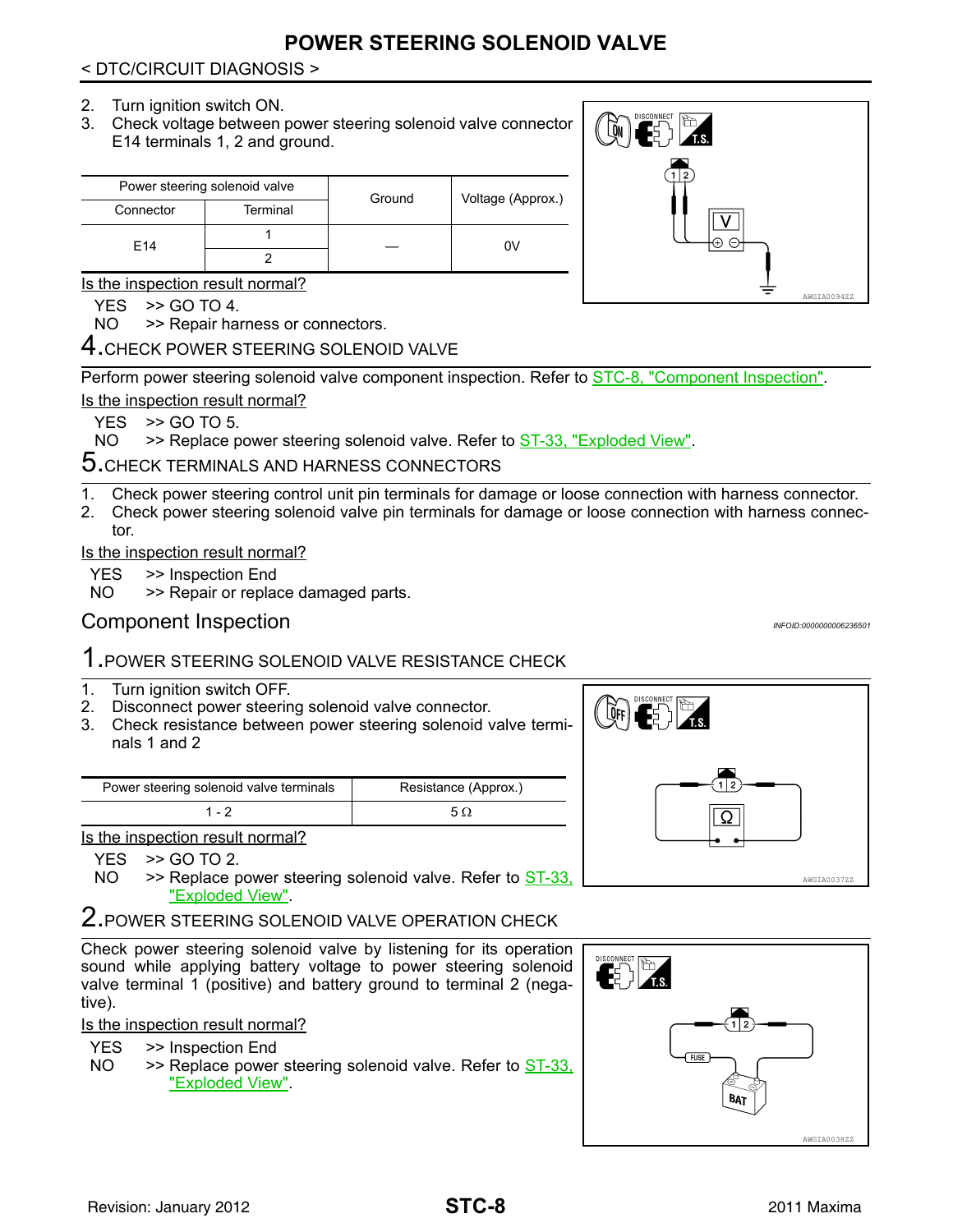# **ENGINE SPEED SIGNAL CIRCUIT**

#### <span id="page-8-2"></span><span id="page-8-1"></span><span id="page-8-0"></span>< DTC/CIRCUIT DIAGNOSIS > ENGINE SPEED SIGNAL CIRCUIT A Description *INFOID:0000000006236502* ECM sends engine speed signal to power steering control unit. B Diagnosis Procedure *INFOID:0000000006236503*  $\subset$ Regarding Wiring Diagram information, refer to **STC-16**, "Wiring Diagram". D 1.PERFORM ECM SELF-DIAGNOSIS **With CONSULT-III** E Perform ECM self-diagnosis. Is any error system detected?  $YES$   $\gt$  Check the error system.<br>NO  $\gt$  SO TO 2. F >> GO TO 2. 2. CHECK HARNESS BETWEEN ECM AND POWER STEERING CONTROL UNIT FOR OPEN 1. Turn the ignition switch OFF. **STC DISCONNECT** 2. Disconnect ECM connector E10.  $\left[\vec{0}\text{FE}\right]$ 3. Disconnect power steering control unit connector. 4. Check continuity between ECM connector E10 (A) terminal 94 H and power steering control unit connector M59 (B) terminal 10. ECM Power steering control unit<br>
Connector Terminal Connector Terminal Continuity I Ω E10 (A) 94 M59 (B) 10 Yes Is the inspection result normal? J AWGIA0039ZZ YES >> GO TO 3. NO >> Repair harness or connectors.  $3.$ CHECK HARNESS BETWEEN ECM AND POWER STEERING CONTROL UNIT FOR SHORT K 1. Check continuity between ECM connector E10 terminal 94 and ground. **LOFF** L ECM Connector **Terminal** Ground Continuity M E10 94 — No N AWGIA0095ZZ O 2. Turn ignition switch ON. 3. Check voltage between ECM connector E10 terminal 94 and . Côn ground. P **ECM** Connector Terminal Ground Voltage (Approx.) V E10 94 — 0V  $\oplus$   $\ominus$ Is the inspection result normal?  $YES$   $>>$  GO TO 4. AWGIA0096ZZ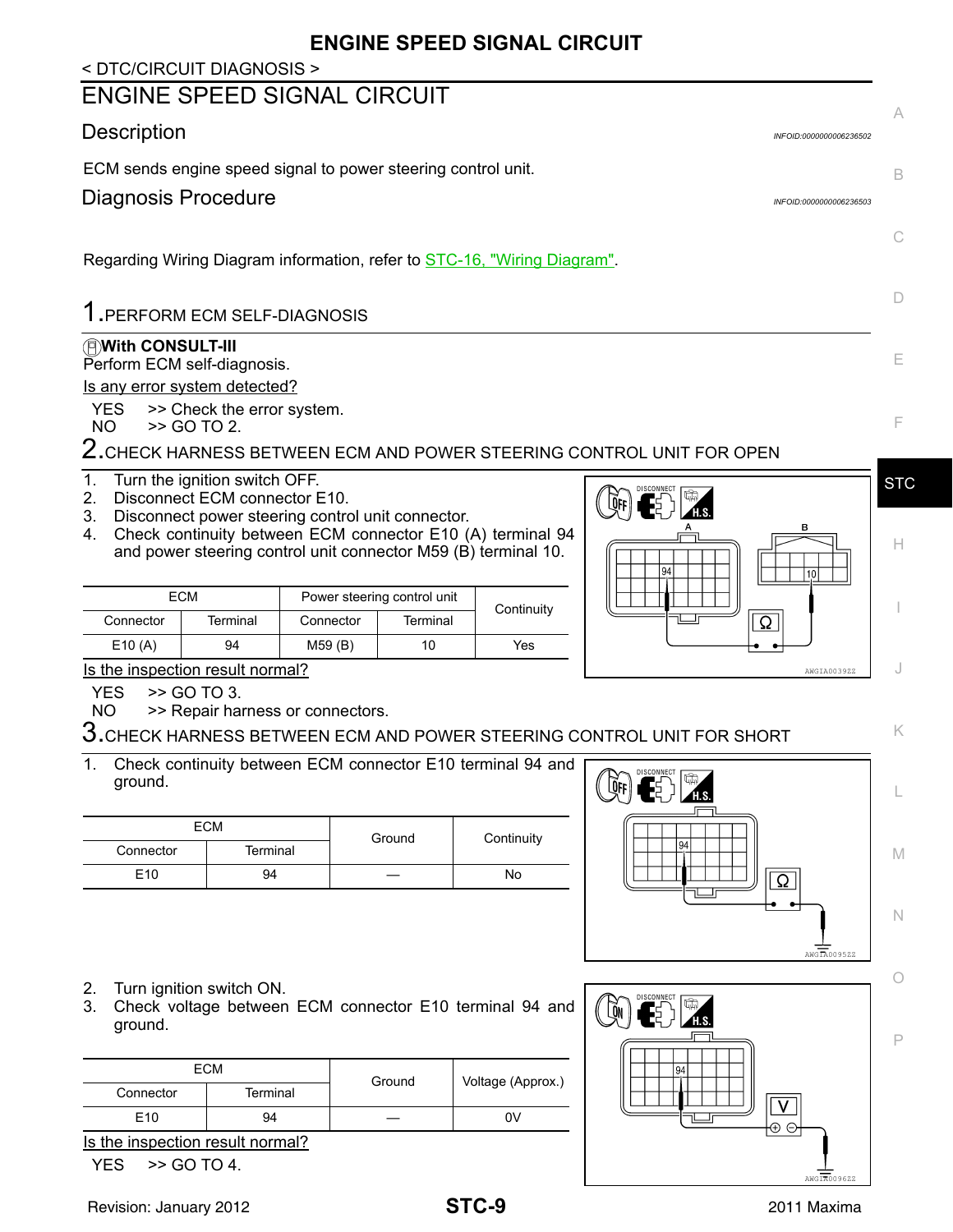# **ENGINE SPEED SIGNAL CIRCUIT**

< DTC/CIRCUIT DIAGNOSIS >

#### NO >> Repair harness or connectors.

4.CHECK ENGINE SPEED SIGNAL (ECM SIDE)

- 1. Turn the ignition switch OFF.
- 2. Connect ECM connector E10.
- 3. Start the engine.
- 4. Check signal between ECM connector E10 terminal 94 and ground with oscilloscope.





Is the inspection result normal?

YES >> GO TO 5.

NO >> Replace ECM.

 $5.$ CHECK ENGINE SPEED SIGNAL (POWER STEERING CONTROL UNIT SIDE)

- 1. Turn the ignition switch OFF.
- 2. Connect power steering control unit harness connector.
- 3. Start the engine.
- 4. Check signal between power steering control unit harness connector M59 terminal 10 and ground with oscilloscope.





Is the inspection result normal?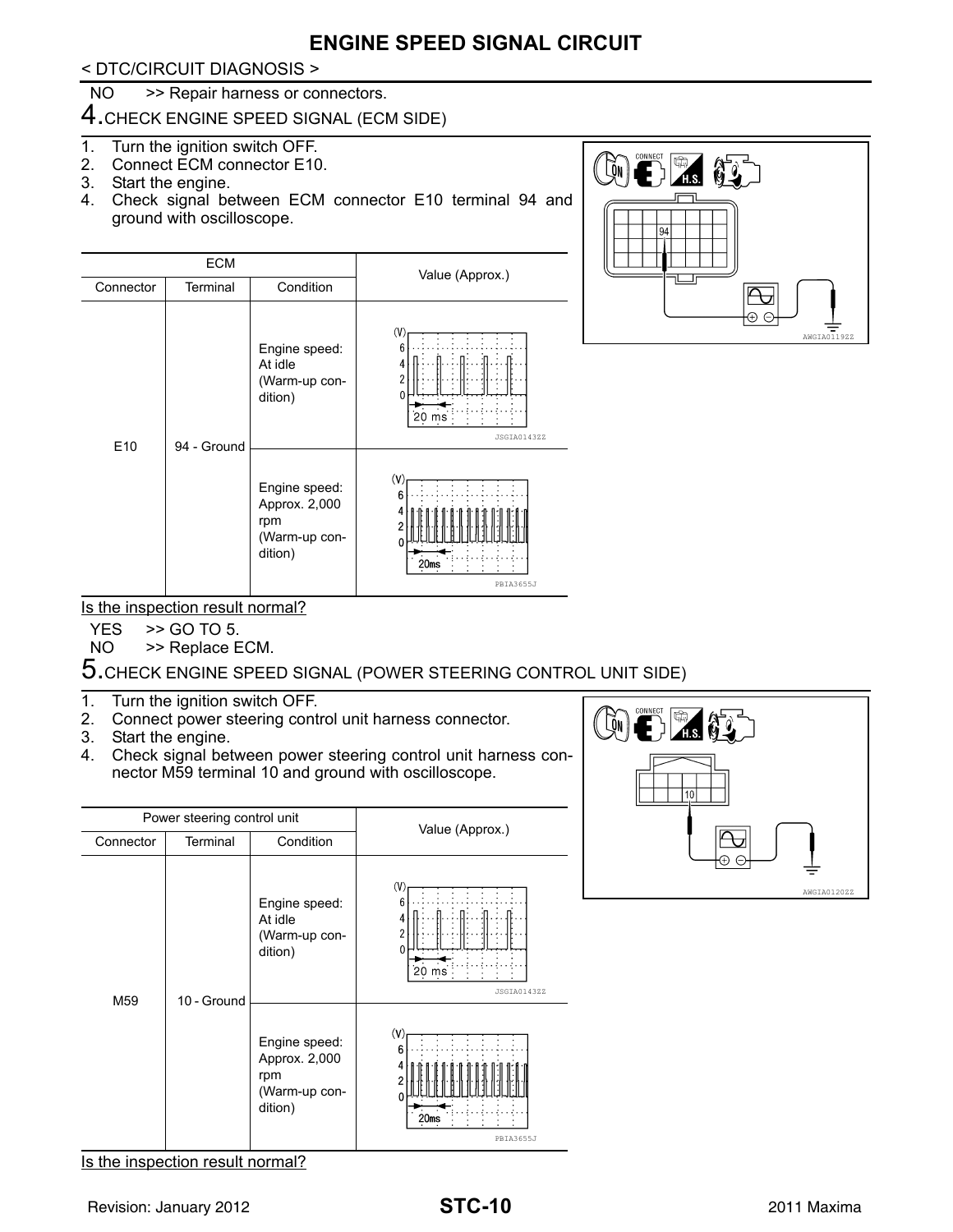# **ENGINE SPEED SIGNAL CIRCUIT**

| < DTC/CIRCUIT DIAGNOSIS >                                                                                                                                                                      |            |
|------------------------------------------------------------------------------------------------------------------------------------------------------------------------------------------------|------------|
| >> GO TO 6.<br>YES.<br>>> Replace power steering control unit. Refer to STC-21, "Removal and Installation".<br>NO                                                                              | A          |
| 6. CHECK TERMINALS AND HARNESS CONNECTORS                                                                                                                                                      |            |
| Check power steering control unit pin terminals for damage or loose connection with harness connector.<br>Check ECM pin terminals for damage or loose connection with harness connector.<br>2. | B          |
| Is the inspection result normal?                                                                                                                                                               |            |
| <b>YES</b><br>>> Inspection End.<br>NO.<br>>> Repair or replace damaged parts.                                                                                                                 |            |
|                                                                                                                                                                                                |            |
|                                                                                                                                                                                                | Е          |
|                                                                                                                                                                                                | F          |
|                                                                                                                                                                                                | <b>STC</b> |

 $\mathrel{\vdash}\mathrel{\vdash}$ 

I

J

K

L

M

N

O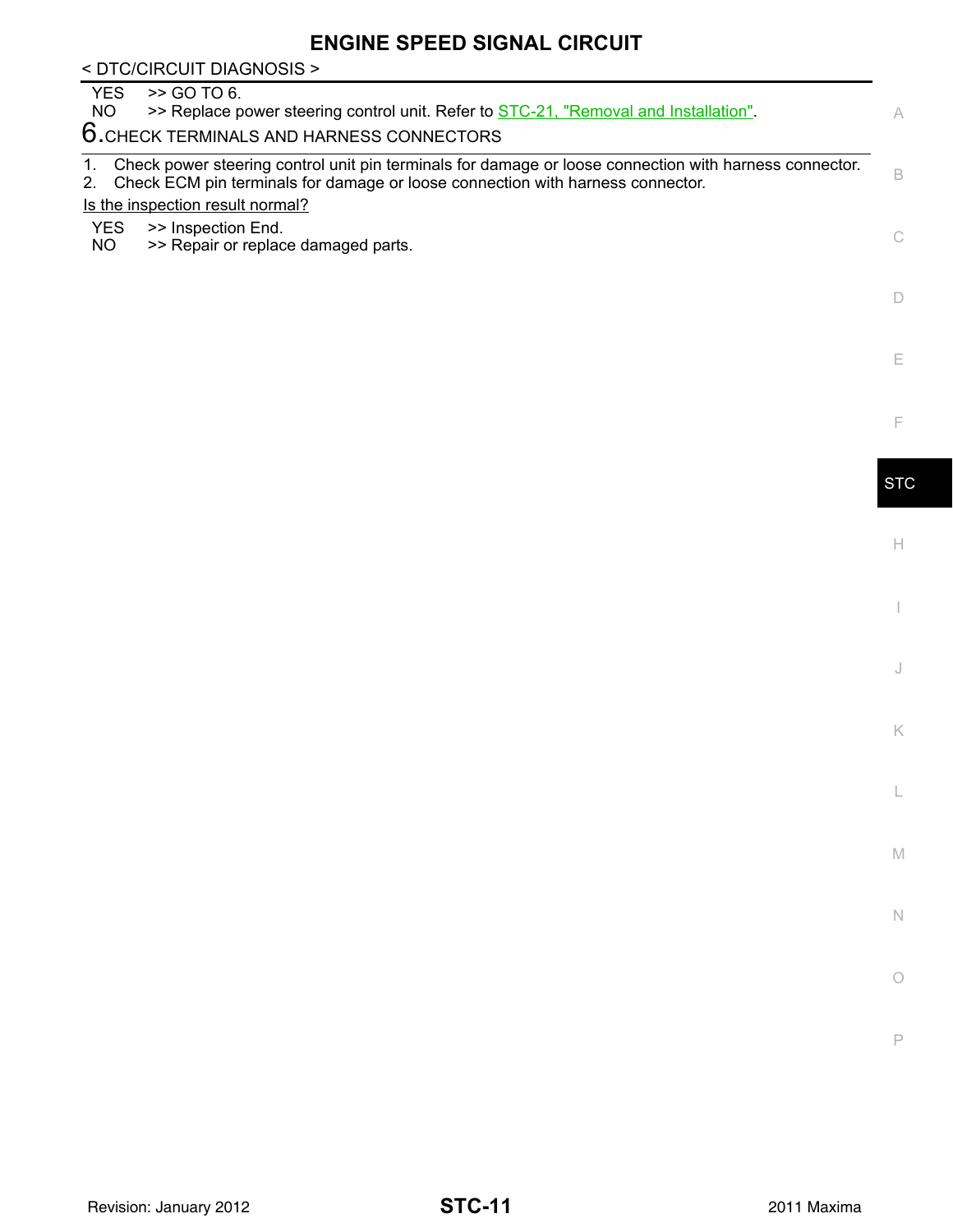#### < DTC/CIRCUIT DIAGNOSIS >

# <span id="page-11-0"></span>VEHICLE SPEED SIGNAL CIRCUIT

## <span id="page-11-1"></span>Description *INFOID:0000000006236504*

Combination meter sends vehicle speed signal to power steering control unit.

<span id="page-11-2"></span>**Diagnosis Procedure** *INFOID:000000000236505* 

Regarding Wiring Diagram information, refer to **STC-16, "Wiring Diagram"**.

# 1.PERFORM COMBINATION METER SELF-DIAGNOSIS

Perform combination meter self-diagnosis.

#### Is any error system detected?

YES >> Check the error system.

NO >> GO TO 2.

2.CHECK HARNESS BETWEEN COMBINATION METER AND POWER STEERING CONTROL UNIT FOR **OPEN** 

- 1. Turn the ignition switch OFF.
- 2. Disconnect combination meter connector.
- 3. Disconnect power steering control unit connector.
- 4. Check continuity between combination meter connector M24 (A) terminal 30 and power steering control unit connector M59 (B) terminal 8.

Combination meter Power steering control unit<br>
Connector Terminal Connector Terminal Continuity



Is the inspection result normal?

YES >> GO TO 3.

NO >> Repair harness or connectors.

 $3$ .CHECK HARNESS BETWEEN COMBINATION METER AND POWER STEERING CONTROL UNIT FOR **SHORT** 

1. Check continuity between combination meter connector M24 terminal 30 and ground.

| Combination meter |          | Ground | Continuity |  |
|-------------------|----------|--------|------------|--|
| Connector         | Terminal |        |            |  |
| M24               |          |        | No         |  |

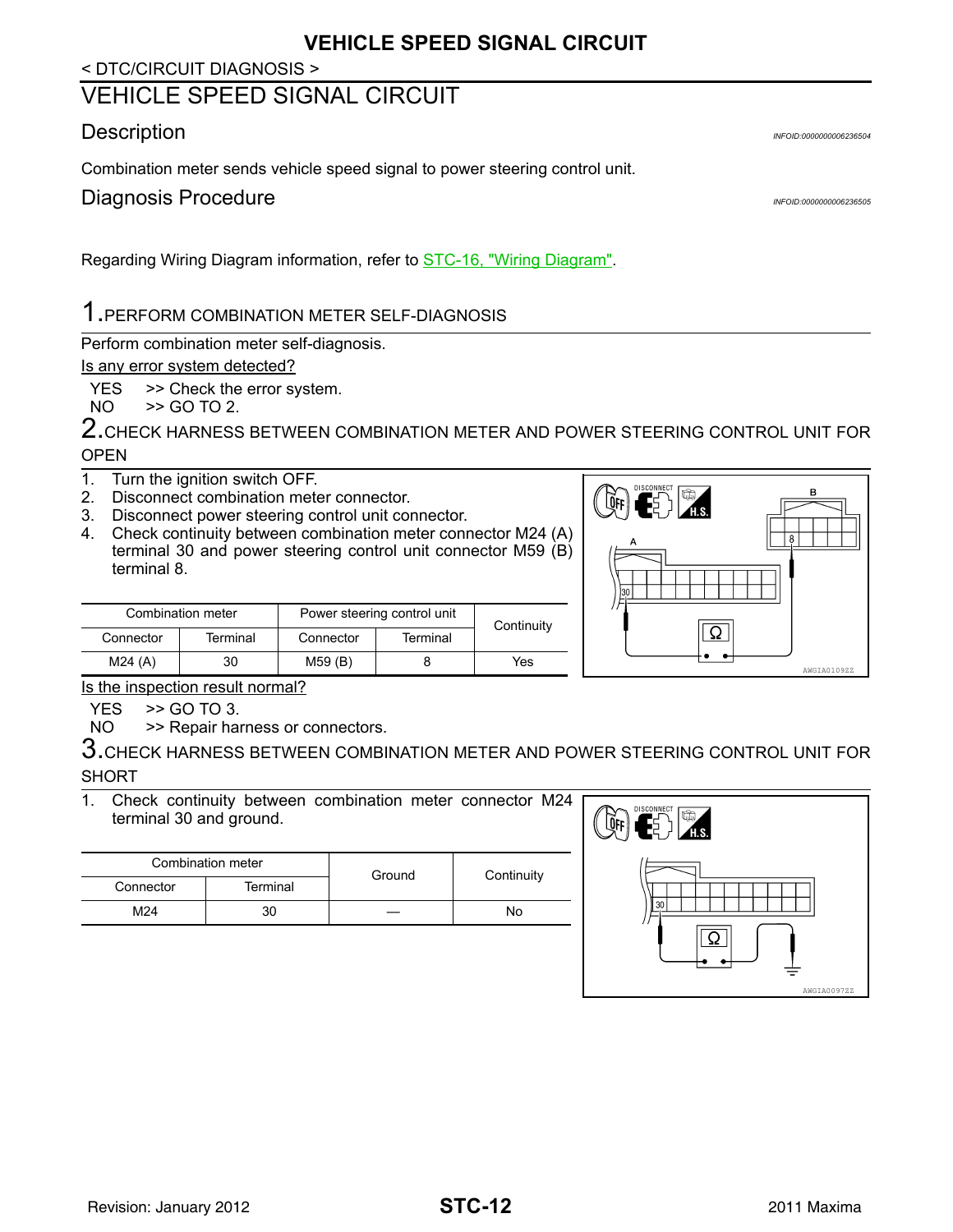# **VEHICLE SPEED SIGNAL CIRCUIT**

#### < DTC/CIRCUIT DIAGNOSIS >

- 2. Turn ignition switch ON.
- 3. Check voltage between combination meter connector M24 terminal 30 and ground.

|           | Combination meter | Ground | Voltage (Approx.) |  |
|-----------|-------------------|--------|-------------------|--|
| Connector | Terminal          |        |                   |  |
| M24       | 30                |        | 0V                |  |

Is the inspection result normal?

 $YES$   $>>$  GO TO 4.

NO >> Repair harness or connectors.

4.CHECK VEHICLE SPEED SIGNAL (COMBINATION METER SIDE)

1. Turn the ignition switch OFF.



- E 2. Connect combination meter connector. 3. Check combination meter input/output standard values. Refer to MWI-46, "Reference Value". Is the inspection result normal? YES >> GO TO 5. F NO >> Replace combination meter. Refer to MWI-119, "Removal and Installation". 5.CHECK VEHICLE SPEED SIGNAL (POWER STEERING CONTROL UNIT SIDE) **STC** 1. Turn the ignition switch OFF. 2. Connect power steering control unit connector. **LON** 3. Start the engine. 4. Check signal between power steering control unit connector H M59 terminal 8 and ground with oscilloscope. I Power steering control unit Value (Approx.) Connector Terminal Condition Vehicle speed: J 40 km/h (25 AWGIA0121ZZ MPH) **CAUTION:** M59 8 - Ground **Check air**  K **pressure of tire under standard condition.** ELF1080D L Is the inspection result normal?  $YES$   $>>$  GO TO 6. NO >> Replace power steering control unit. Refer to [STC-21, "Removal and Installation".](#page-20-2) M 6.CHECK TERMINALS AND HARNESS CONNECTORS 1. Check power steering control unit pin terminals for damage or loose connection with harness connector. N 2. Check combination meter pin terminals for damage or loose connection with harness connector. Is the inspection result normal? YES >> Inspection End O NO >> Repair or replace damaged parts.
	- P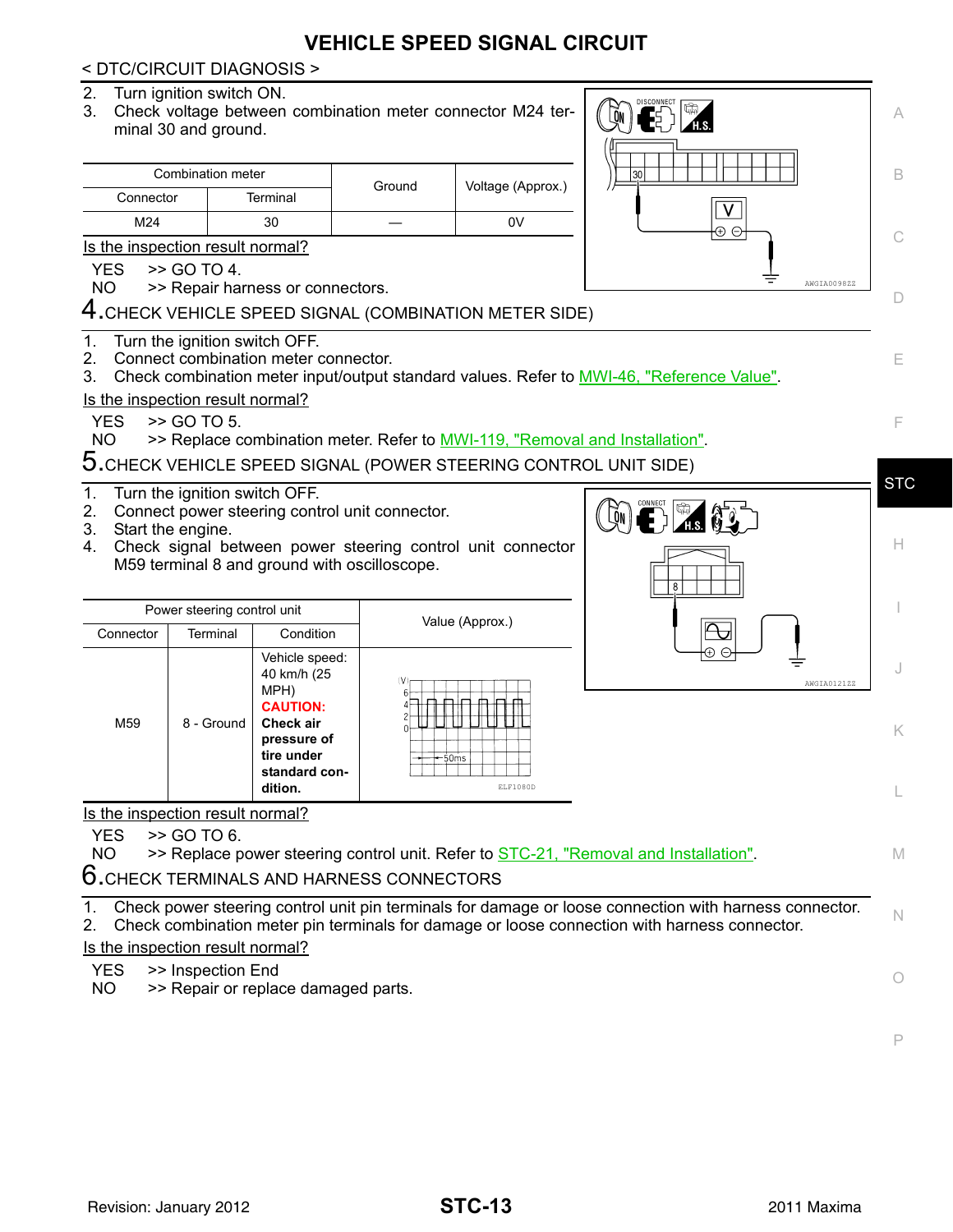< ECU DIAGNOSIS INFORMATION >

# <span id="page-13-1"></span><span id="page-13-0"></span>ECU DIAGNOSIS INFORMATION POWER STEERING CONTROL UNIT

## <span id="page-13-2"></span>Reference Value **Information Information** *INFOID:0000000006236506*

TERMINAL LAYOUT



PHYSICAL VALUES

| Terminal No. |        | Wire  | Description                                |                  |                                                                                                               |                                       |  |
|--------------|--------|-------|--------------------------------------------|------------------|---------------------------------------------------------------------------------------------------------------|---------------------------------------|--|
| $\ddot{}$    |        | color | Signal name                                | Input/<br>Output | Condition                                                                                                     | Value (Approx.)                       |  |
| $\mathbf{1}$ | Ground | R/Y   | Power steering so-<br>lenoid valve voltage | Output           | Vehicle speed: 0 km/h (0 MPH)<br>(Engine is running)                                                          | $4.4 - 6.6 V$                         |  |
|              |        |       |                                            |                  | Vehicle speed: 100 km/h (62 MPH)                                                                              | $2.5 - 3.7 V$                         |  |
| 3            | Ground | G     | Ignition power sup-<br>ply                 | Input            | Ignition switch: ON                                                                                           | <b>Battery voltage</b>                |  |
|              |        |       |                                            |                  | Ignition switch: OFF                                                                                          | 0 V                                   |  |
| 5            | Ground | LG/W  | Power steering so-<br>lenoid valve ground  |                  | Always                                                                                                        | 0 <sub>V</sub>                        |  |
| 6            | Ground | B     | Ground                                     |                  | Always                                                                                                        | 0 <sub>V</sub>                        |  |
| 8            | Ground | L/B   | Vehicle speed sig-<br>nal                  | Input            | Vehicle speed: 40 km/h (25 MPH)<br><b>CAUTION:</b><br>Check air pressure of tire under<br>standard condition. | (V)<br>$-50ms$<br>ELF1080D            |  |
| 10           | Ground | V/W   | Engine speed sig-<br>nal                   | Input            | Engine speed: At idle<br>(Warm-up condition)                                                                  | (V)<br>$20 \text{ ms}$<br>JSGIA0143ZZ |  |
|              |        |       |                                            |                  | Engine speed: Approx. 2,000 RPM<br>(Warm-up condition)                                                        | (V)<br>6<br>20ms<br>PBIA3655J         |  |

**CAUTION:**

Revision: January 2012 **2011 Maxima STC-14** 2011 Maxima

JSGIA0023ZZ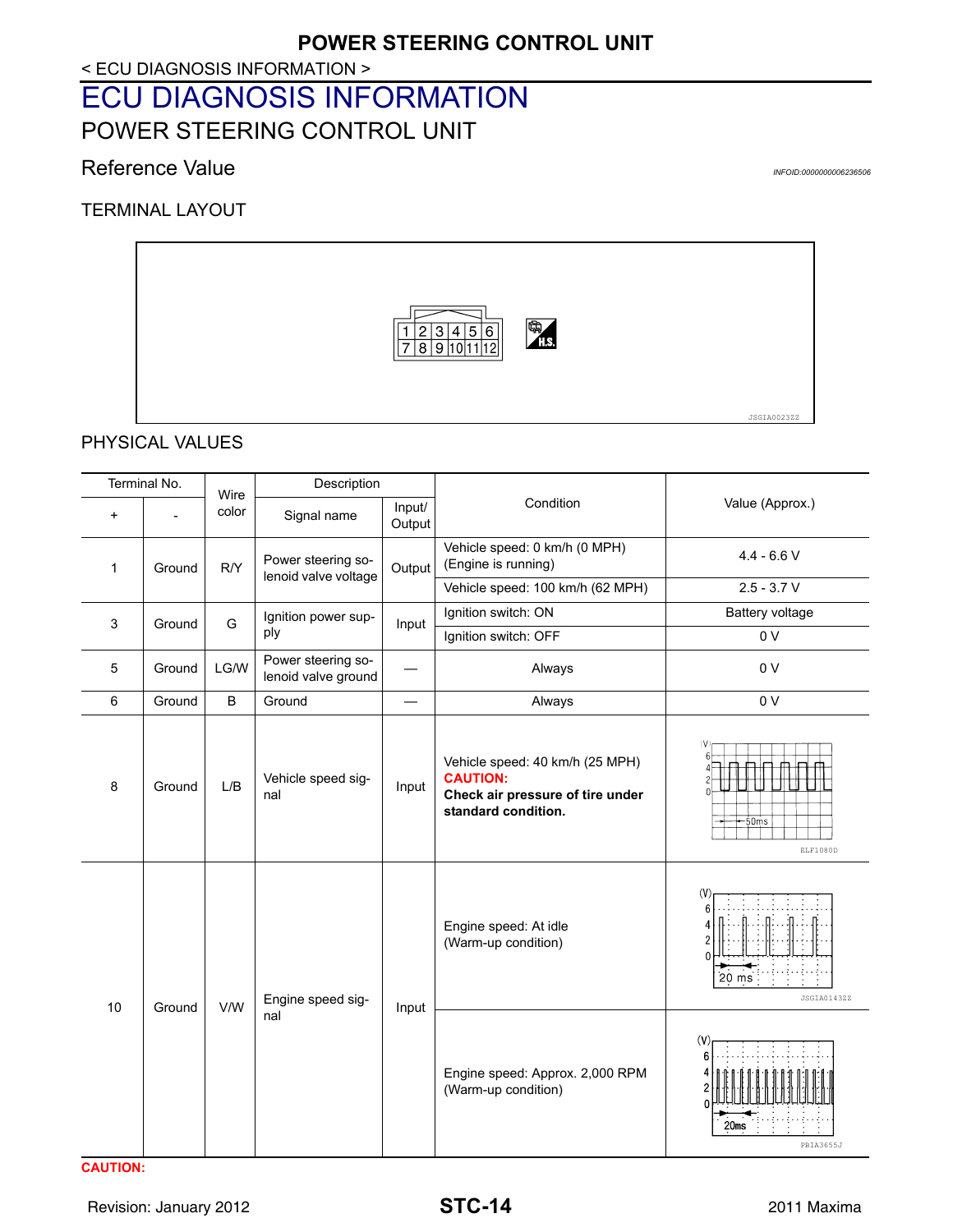# **POWER STEERING CONTROL UNIT**

#### < ECU DIAGNOSIS INFORMATION >

**When using circuit tester or oscilloscope to measure voltage for inspection, be sure not to extend forcibly any connector terminals.**

#### <span id="page-14-0"></span>Fail Safe *INFOID:0000000006236508*

#### EPS system

• EPS system enters the fail-safe mode (that allows the steering force to be controlled without impairing the drive ability) if any of the input/output signals to/from EPS system (power steering control unit) deviate from the standard.

#### **NOTE:**

The system enters the fail-safe mode if the engine speed remains at 1,500 RPM or more for over 10 seconds while the vehicle is stopped. This is normal.

• The fail-safe function is cancelled when a vehicle speed signal of 2 km/h (1.2 MPH) or more is inputted or the key switch is turned  $\overline{OFF} \rightarrow \overline{ON}$ . EPS system restores the normal operation at that time.  $\overline{OFF} \rightarrow \overline{ON}$ . ABGIA0091GB



| Function              | Warn-<br>ing lamp | DTC No. | Detection point (malfunction part) | Malfunction part and cause                                                                                                                                                                                                                                     |            |
|-----------------------|-------------------|---------|------------------------------------|----------------------------------------------------------------------------------------------------------------------------------------------------------------------------------------------------------------------------------------------------------------|------------|
| Fail-safe<br>function |                   |         | Vehicle speed signal               | Engine speed is 1,500 RPM or more and there is no vehicle<br>speed signal input for over 10 seconds during vehicle travel.<br>Vehicle speed signal has abruptly dropped from 30 km/h (19)<br>MPH) or more to 2 km/h (1.2 MPH) or less within 1.4 sec-<br>onds. | <b>STC</b> |

A

B

F

I

J

K

L

M

N

O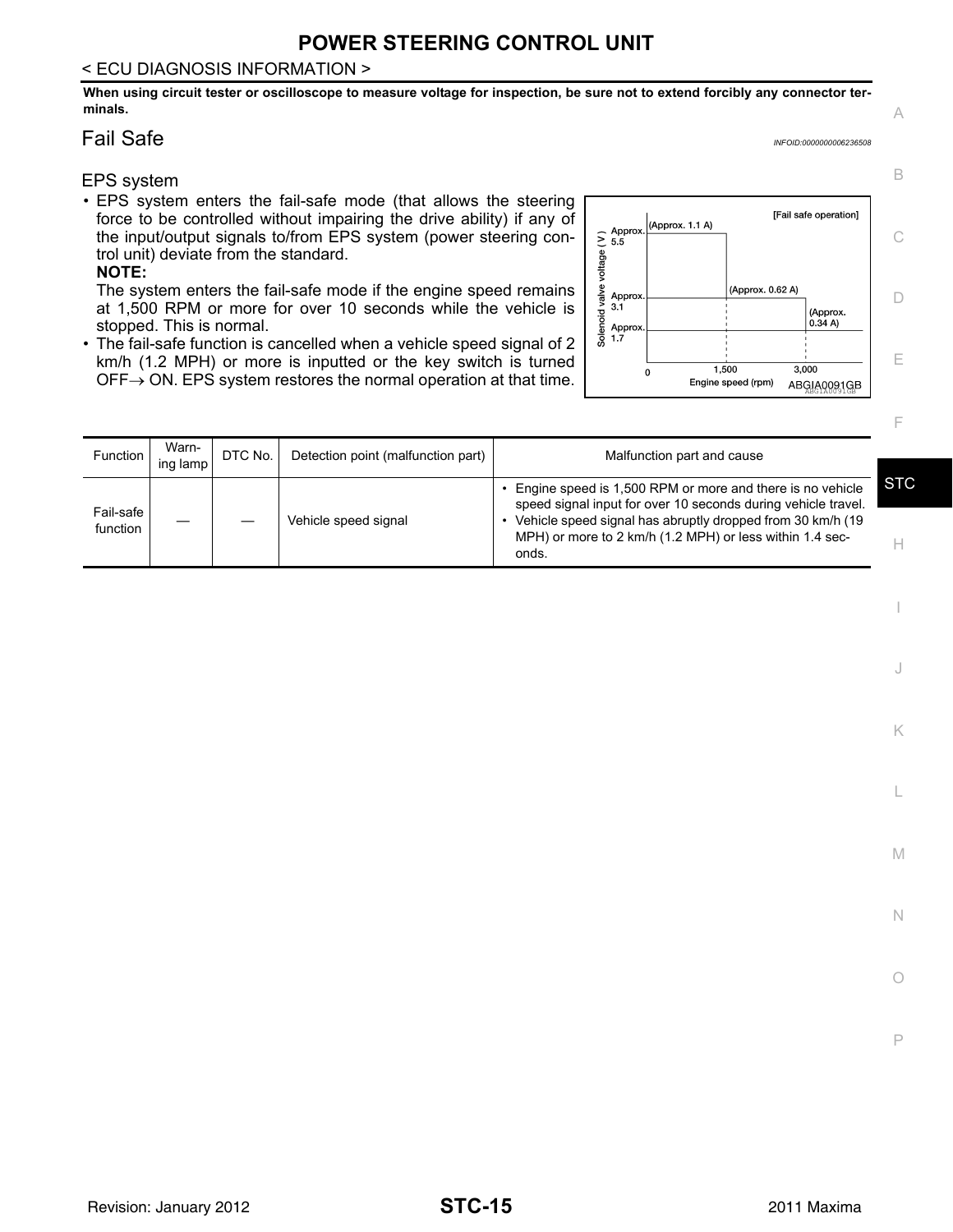# **ELECTRONICALLY CONTROLLED POWER STEERING SYSTEM**

< WIRING DIAGRAM >

<span id="page-15-0"></span>WIRING DIAGRAM

<span id="page-15-1"></span>ELECTRONICALLY CONTROLLED POWER STEERING SYSTEM

<span id="page-15-2"></span>**Wiring Diagram** *INFOID:000000006427799* 



ABGWA0002GB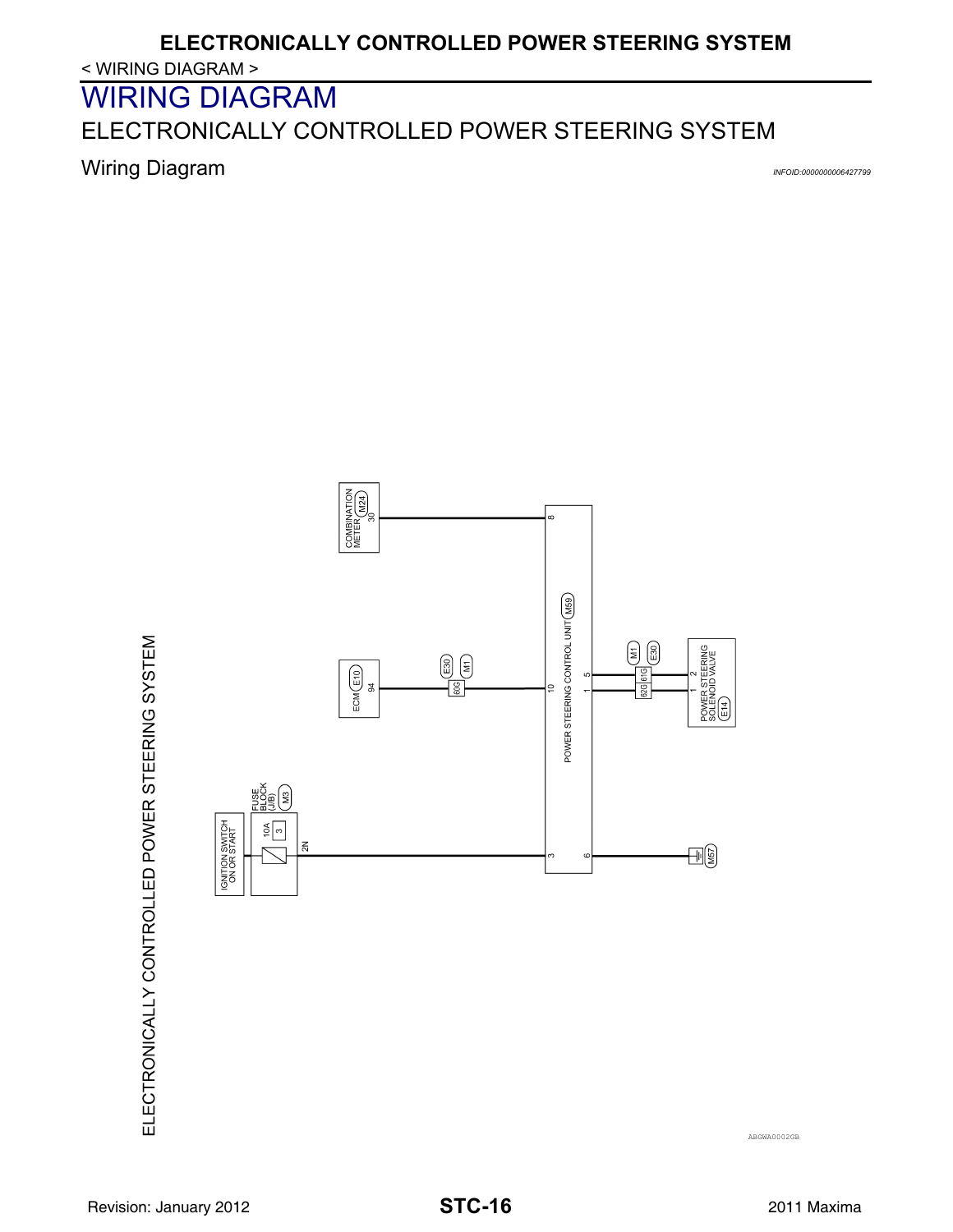# **ELECTRONICALLY CONTROLLED POWER STEERING SYSTEM**

< WIRING DIAGRAM >

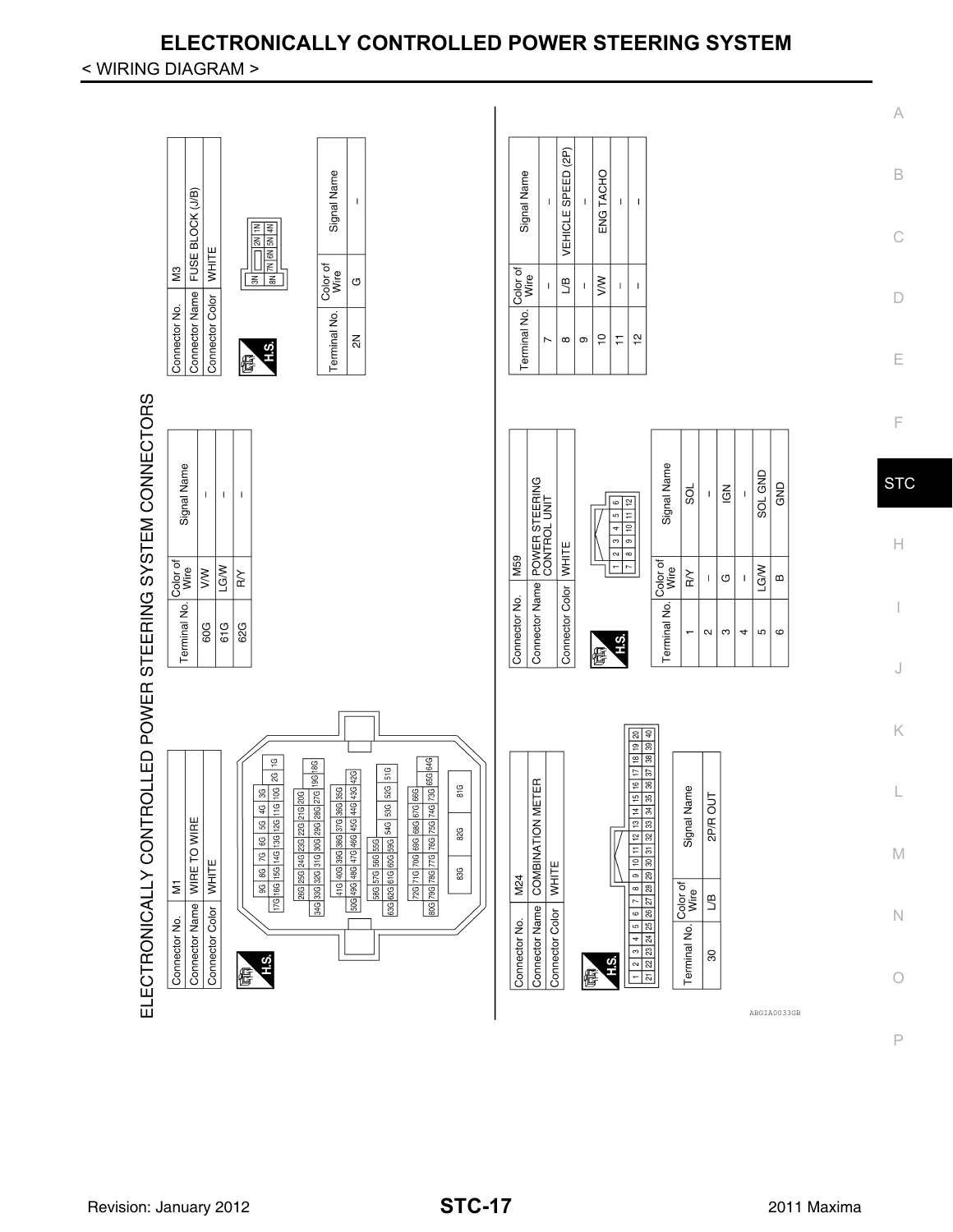# **ELECTRONICALLY CONTROLLED POWER STEERING SYSTEM**

 $\bar{\Gamma}$  $\bar{\rm I}$  $\overline{1}$ 

|ස  $\overline{c}$  $\geq$ 

< WIRING DIAGRAM >

 $E14$ 

Connector No.

Connector Color BLACK

مبر<br>ا

lg

Connector Name ECM

 $\frac{15}{2}$ 

Connector No.



Color of GR

Terminal No.  $\mathfrak{g}$ 



ABGIA0034GB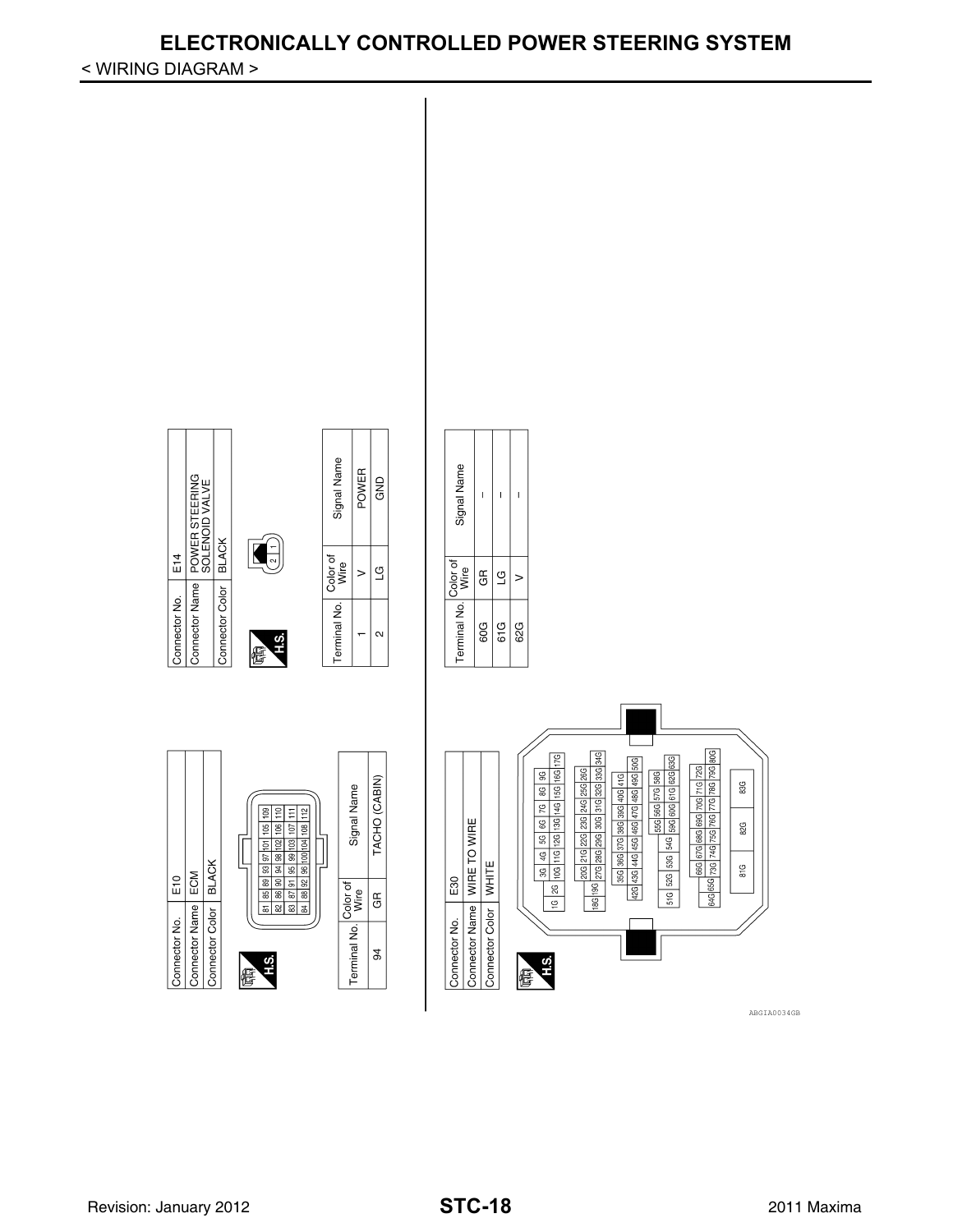# **UNBALANCE STEERING WHEEL TURNING FORCE (TORQUE VARIATION)** < SYMPTOM DIAGNOSIS >

# <span id="page-18-0"></span>SYMPTOM DIAGNOSIS

# <span id="page-18-1"></span>UNBALANCE STEERING WHEEL TURNING FORCE (TORQUE VARIA-TION)

<span id="page-18-3"></span><span id="page-18-2"></span>

|                                                                                                                                                                                                                                                                   | B          |
|-------------------------------------------------------------------------------------------------------------------------------------------------------------------------------------------------------------------------------------------------------------------|------------|
| <b>Description</b><br>INFOID:0000000006236509                                                                                                                                                                                                                     |            |
| • Hard steering when fully turning the steering wheel.<br>• Light steering when driving at a high speed.                                                                                                                                                          |            |
| Diagnosis Procedure<br>INFOID:0000000006236510                                                                                                                                                                                                                    |            |
| 1. CHECK SYSTEM FOR POWER SUPPLY AND GROUND                                                                                                                                                                                                                       |            |
| Perform trouble diagnosis for power supply and ground circuit. Refer to STC-6, "Diagnosis Procedure".<br>Is the inspection result normal?<br>>> GO TO 2.<br><b>YES</b>                                                                                            | Е          |
| <b>NO</b><br>>> Repair or replace damaged parts.<br>$2$ . CHECK SYSTEM FOR VEHICLE SPEED SIGNAL                                                                                                                                                                   | F          |
|                                                                                                                                                                                                                                                                   |            |
| Perform trouble diagnosis for vehicle speed signal. Refer to STC-12, "Diagnosis Procedure".<br>Is the inspection result normal?<br>>> GO TO 3.<br><b>YES</b>                                                                                                      | <b>STC</b> |
| <b>NO</b><br>>> Repair or replace damaged parts.<br>$3$ . CHECK SYSTEM FOR ENGINE SPEED SIGNAL                                                                                                                                                                    | Н.         |
| Perform trouble diagnosis for engine speed signal. Refer to <b>STC-9</b> , "Diagnosis Procedure".<br>Is the inspection result normal?<br>>> GO TO 4.<br><b>YES</b><br>>> Repair or replace damaged parts.<br>NO.                                                  |            |
| $\mathsf 4.$ CHECK SYSTEM FOR POWER STEERING SOLENOID VALVE                                                                                                                                                                                                       |            |
| Perform trouble diagnosis for power steering solenoid valve. Refer to STC-7, "Diagnosis Procedure".<br>Is the inspection result normal?<br>>> Perform the symptom diagnosis for the steering system. Refer to ST-8, "NVH Troubleshooting<br><b>YES</b><br>Chart". | K          |
| <b>NO</b><br>>> Repair or replace damaged parts.                                                                                                                                                                                                                  |            |
|                                                                                                                                                                                                                                                                   |            |
|                                                                                                                                                                                                                                                                   | M          |
|                                                                                                                                                                                                                                                                   | N          |
|                                                                                                                                                                                                                                                                   | О          |
|                                                                                                                                                                                                                                                                   |            |

P

A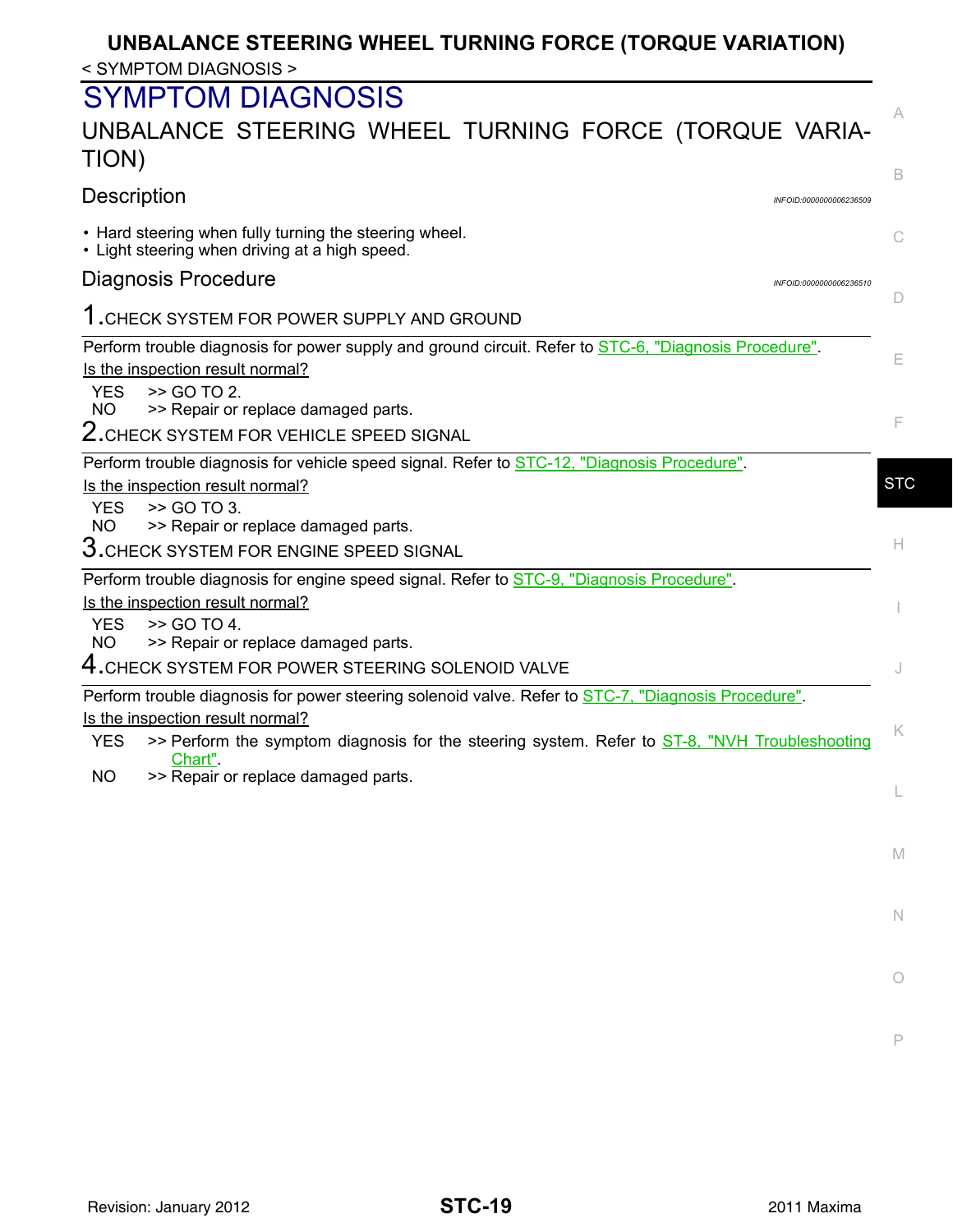#### < PRECAUTION >

# <span id="page-19-0"></span>PRECAUTION

## <span id="page-19-1"></span>PRECAUTIONS

## <span id="page-19-2"></span>Precaution for Supplemental Restraint System (SRS) "AIR BAG" and "SEAT BELT PRE-TENSIONER" *INFOID:0000000006236511*

The Supplemental Restraint System such as "AIR BAG" and "SEAT BELT PRE-TENSIONER", used along with a front seat belt, helps to reduce the risk or severity of injury to the driver and front passenger for certain types of collision. This system includes seat belt switch inputs and dual stage front air bag modules. The SRS system uses the seat belt switches to determine the front air bag deployment, and may only deploy one front air bag, depending on the severity of a collision and whether the front occupants are belted or unbelted. Information necessary to service the system safely is included in the SR and SB section of this Service Manual.

# **WARNING:**

- **To avoid rendering the SRS inoperative, which could increase the risk of personal injury or death in the event of a collision which would result in air bag inflation, all maintenance must be performed by an authorized NISSAN/INFINITI dealer.**
- **Improper maintenance, including incorrect removal and installation of the SRS, can lead to personal injury caused by unintentional activation of the system. For removal of Spiral Cable and Air Bag Module, see the SR section.**
- **Do not use electrical test equipment on any circuit related to the SRS unless instructed to in this Service Manual. SRS wiring harnesses can be identified by yellow and/or orange harnesses or harness connectors.**

#### PRECAUTIONS WHEN USING POWER TOOLS (AIR OR ELECTRIC) AND HAMMERS

#### **WARNING:**

- **When working near the Airbag Diagnosis Sensor Unit or other Airbag System sensors with the Ignition ON or engine running, DO NOT use air or electric power tools or strike near the sensor(s) with a hammer. Heavy vibration could activate the sensor(s) and deploy the air bag(s), possibly causing serious injury.**
- **When using air or electric power tools or hammers, always switch the Ignition OFF, disconnect the battery, and wait at least 3 minutes before performing any service.**